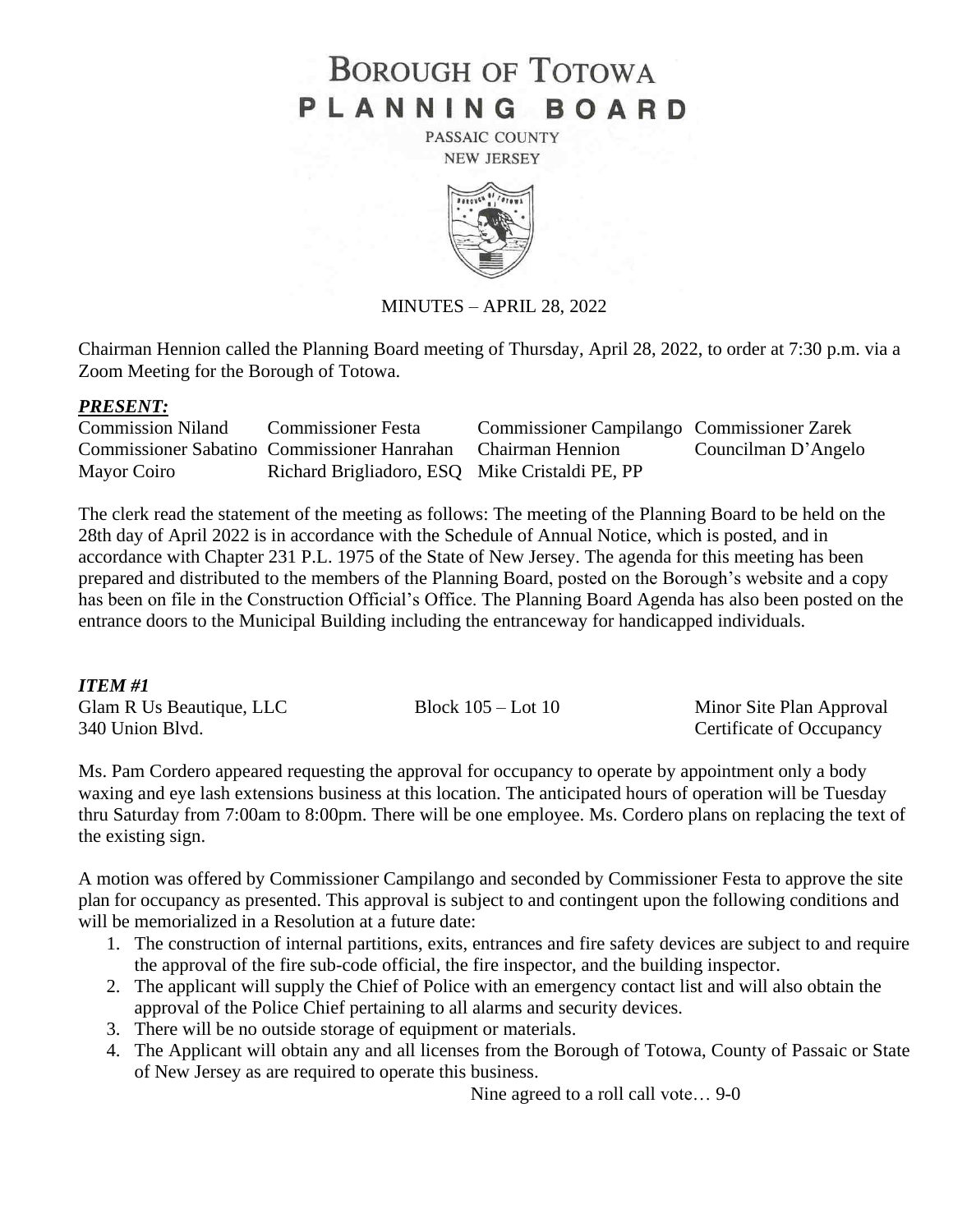#### PLANNING BOARD MEETING APRIL 28, 2022 MINUTES CONTINUED **PAGE 2**

## *ITEM #2*

Totowa Med Urban Renewal, LLC Block 154 – Lot 19.07 Amended Final Site Plan Approval 205-225 Minnisink Road and elimination or modification of

certain conditions in the general development plan approval. Signage Medical Office Bldg.

Ms. Lauren Tardanico, attorney for the applicant and Keith Davis, PE appeared requesting approval for Amended Final Site Plan in order to install signs consisting of monument, directional and facade signs on the medical office building and on the property. As a result, the Applicant requests that the Planning Board eliminate and/or modify certain conditions imposed by the General Development Plan approvals granted by the Planning Board and more fully detailed in the Board's Resolutions adopted on September 14, 2017 and December 13, 2018, to the extent such conditions conflict with the proposed signage that is the subject of the present application before the Planning Board. Ms. Tardanico provided an overview of previous approvals and presented modifications to signage. Further, to the extent deemed necessary by the Board, the Applicant also requests amended General Development Plan approval.

Mr. Davis presented a sign plan identified as St. Joseph's Health Project Name: Totowa Health Campus-Exterior, Project No. 4046625, Issued Date October 29, 2021 and last revised April 28, 2022, prepared by AGS and consisting of 24 sheets, which was marked as exhibit A1.

Mr. Davis testified that St. Joseph's Hospital is the sole tenant at the medical office building and that Hackensack Hospital is a subtenant. Mr. Davis reviewed with the Board a site identification monument sign located at the Minnisink Road access driveway, identified to be 7 feet 4 inches in height and 12 feet 9 inches in width for a total sign area of 106.24 square feet. Mr. Davis testified that the sign contains the sign colors for St. Joseph's Health Campus. He stated the sign is located on the southwest side of the driveway on Minnisink Road. Mr. Davis testified that the location of the sign has been shifted so as to be out of the right-of-way. He stated that the sign depicted in Exhibit A-1 is a temporary sign and it is representative of what the final permanent sign will look like and will be sited in the same general location. Furthermore, Mr. Davis testified that the Applicant will be providing low lying landscaping at a height of between 12 to 18 inches to provide ground cover at the base of the sign.

Mr. Davis reviewed with the Board Section 3.6.14 of the North Jersey Development Center (NJDC) Redevelopment Plan to confirm that monument signs are permitted and that no more than one monument sign per driveway is allowed and the monument signs must be at least 150 feet apart. Mr. Davis also reviewed with the Board the proposed St. Joseph's Health facade sign located on the Vreeland Avenue facade side of the building. The proposed sign is 276 square feet in area. Furthermore, the numerical address for the building, 225 is also located on the facade of the building and is an illuminated sign with a sign area of 13.24 square feet.

Mr. Davis also reviewed the Minnisink Road facade sign for Hackensack Meridian John Theuerer Cancer Center. This facade sign is proposed at 264.79 square feet. Furthermore, the numerical address for the building, 225 is also located on the facade of the building and is an illuminated sign with a sign area of 13.24 square feet. Mr. Davis testified that the size of the St. Joseph's sign and Hackensack Meridian sign are appropriate relative to the size and scale of the building.

Mr. Davis also reviewed signs identified as vehicular signs. He stated two are located on Access Road A and one on Vreeland Avenue. Mr. Davis testified that the area of the signs is 42.8 square feet and the signs are designed so that the copy is legible at a distance of 200 feet. He stated the proposed signs are appropriate in size to enable a motorist to read the message and to make a decision on where to go in a safe manner.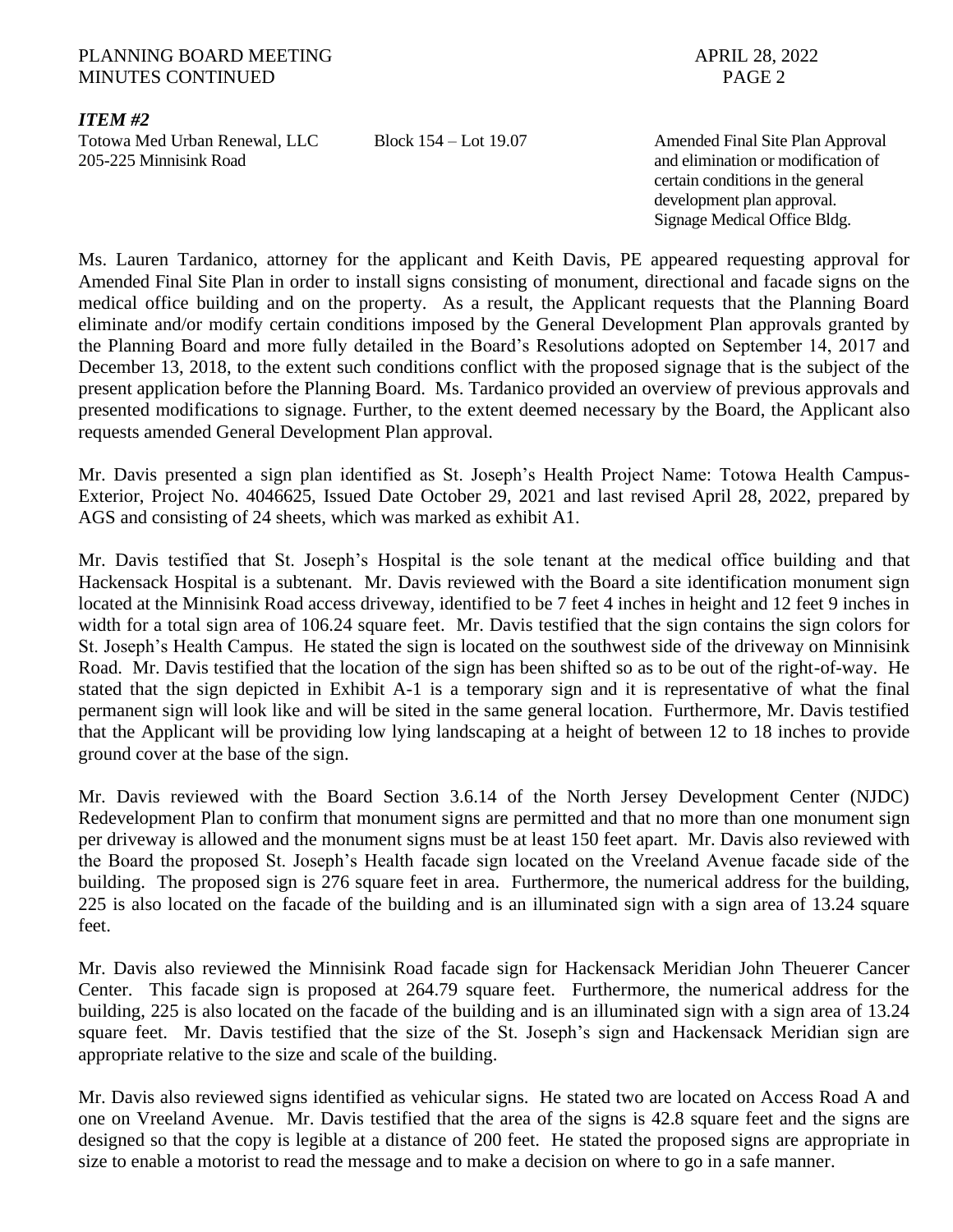Mr. Davis also testified in regard to a main entrance identification sign on the Roadway A driveway. He stated the sign will be 60 square feet in size and the copy would be legible at a distance of 200 feet which will enable a motorist to read the message and to make a decision on where to go in a safe manner.

Mr. Davis also reviewed with the Board interior campus directional signs and lot identification signs which lot identification signs depict various areas for the visitor parking lot and are set forth on Sheet 01.24. The Applicant is also providing lot identification signs 2 feet by 2 feet in size for a total sign area of 4 square feet. Mr. Davis represented that the letters enable visitors to locate the area of the parking field in which their vehicle is parked.

Mr. Davis also reviewed with the Board signage proposed on Sheets 01.04, 01.09 and 01.20.

Mr. Davis also testified with respect to the sign located in the island which sign is identified as E036. Mr. Davis testified that there is sufficient room to reposition the sign from where it is depicted in the event there are any issues with obstruction of vision.

Furthermore, in regard to the proposed location of the Minnisink Road monument sign, Mr. Davis testified that the location of the sign will not create an obstruction relative to motorists entering or exiting the site. However, in the event the sign needed to be relocated there is sufficient space to relocate the sign if it were determined in the future that the sign obstructed vision.

A motion was offered by Commissioner Campilango and seconded by Commissioner Festa to open the public portion of the meeting.

All in favor………9-0

No Public to be Heard

A motion was offered by Commissioner Campilango and seconded by Commissioner Festa to close the public portion of the meeting.

All in favor… $9-0$ 

A motion was offered by Commissioner Campilango and seconded by Commissioner Niland to approve the site plan for occupancy as presented. This approval is subject to and contingent upon the following conditions and will be memorialized in a Resolution at a future date:

- 1. The Applicant will comply with all relevant terms and conditions set forth in the Board Planner's Review Report prepared by Darlene A. Green, P.P., AICP dated April 25, 2022 and as testified to during the course of the hearing process.There shall be no storage, maintenance or sales of used cars from 409 Minnisink Road. The proposed occupancy of 180 square feet of space is strictly for office use only.
- 2. The Applicant will provide a landscape plan for the proposed signage which shall be subject to the review and approval of the Board Planner..
- 3. The Applicant will plot the monument signs in order to verify that the Applicant has adequate sight distance and that the location of the monument signs shall not violate any sight triangles nor shall the location of the proposed monument signs obstruct the vision of motorists which shall be subject to the revision and approval of the Board Engineer.
- 4. The Applicant will review the location of freestanding signs located within any island on the site and said signage shall be repositioned if the signage obstructs the vision of motorists, the final location of these freestanding signs shall be subject to the review and approval of the Board Engineer.
- 5. The granting of this application is subject to and conditioned upon the Applicant installing the sign package introduced into evidence as Exhibit A-1 and prepared by AGS dated October 29, 2021 and last revised April 28, 2022 and consisting of 24 sheets.